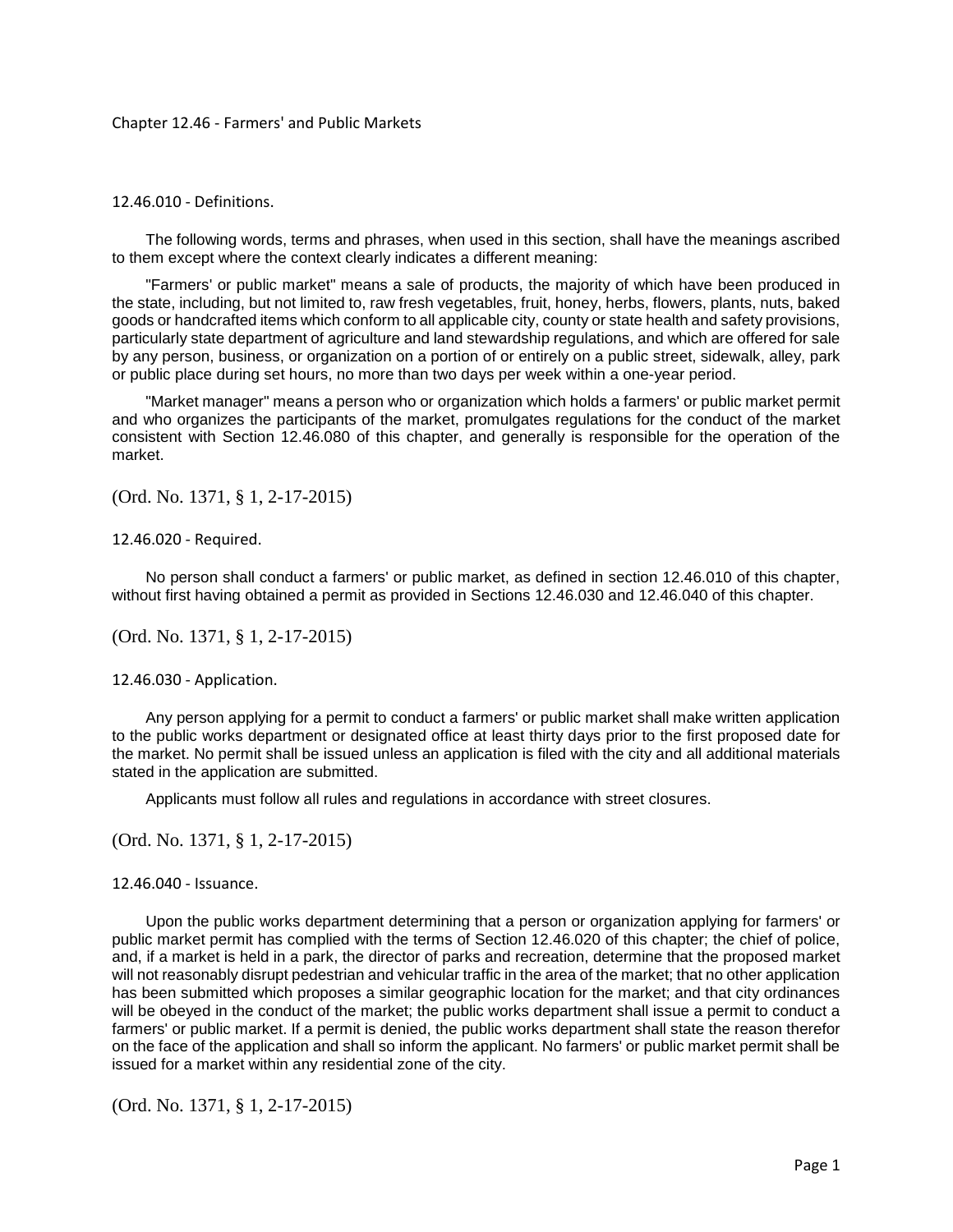12.46.050 - Appeal of denial.

Any farmers' or public market permit denial may be appealed to the city council at the next scheduled council meeting by submitting a written request for appeal to the public works department. The city council shall consider the denial and shall either confirm the denial or direct the public works department to issue the permit. The city council shall base its decision upon a review of the application, the reasons for denial, and any statements from interested parties. If more than one application has been submitted which proposes a farmers' or public market in similar geographic locations, the city council shall consider the following criteria to determine which application to grant:

- A. Experience in managing a farmers' or public market.
- B. For what purpose the proceeds of the farmers' or public market will be used.

(Ord. No. 1371, § 1, 2-17-2015)

12.46.060 - Duration.

The farmers' or public market permit shall be issued in the name of the market manager and contain the dates of the sale and shall be valid through December 31 of the year in which the market is held.

(Ord. No. 1371, § 1, 2-17-2015)

12.46.070 - Fee.

There is no fee associated with conducting or holding a farmers' or public market in the City of Oskaloosa.

(Ord. No. 1371, § 1, 2-17-2015)

12.46.080 - Market manager's responsibilities.

Under this chapter, the market manager's responsibilities shall be to:

- A. Contact the public works department to arrange for the appropriate signs and/or barriers to control traffic and/or parking in the area of the market, including but not limited to obtaining street closure permits and any other permit required by this Code.
- B. Ensure that trash containers are provided in the market and that the market area is reasonably free of trash during and at the close of the market.
- C. Failure to comply with any of the subsections in subsection (a) of this section shall be punishable as a simple misdemeanor and may result in the revocation of the farmers' or public market permit.

(Ord. No. 1371, § 1, 2-17-2015)

12.46.090 - Conduct of permittee.

A farmers' or public market permittee as well as all agents, employees or representatives shall comply with the following in conducting a farmers' or public market:

A. No person shall conduct a farmers' or public market from 10:00 p.m. until 7:00 a.m. the following day.